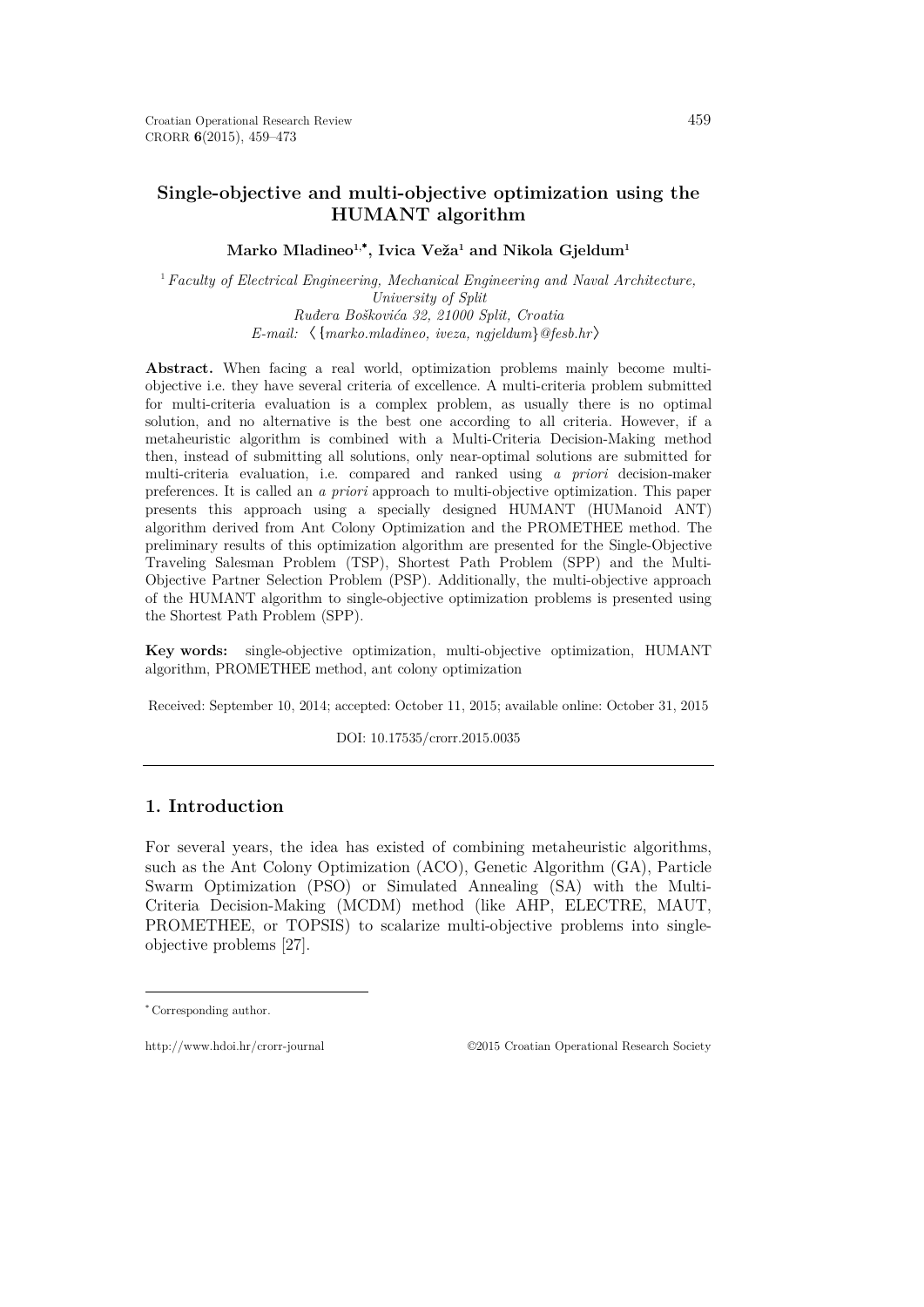Generally, MCDM methods use some form of *a priori* knowledge concerning decision-maker preferences, such as criteria weights. Using these *a priori* decision-maker preferences, alternatives are compared and ranked i.e. they solve complex multi-criteria problems subject to a limited number of alternatives. However, if this limited number of alternatives becomes unlimited or very large  $(10^{20}$  alternatives or more), then practically applying these methods is impossible, as the computational time becomes too long. Consequently, these methods cannot be applied to complex multi-objective optimization problems because number of possible solutions (alternatives) is too large, and sometimes an infinite number of possible solutions exist.

Thus, if a metaheuristic algorithm is combined with a Multi-Criteria Decision-Making method, then only near-optimal solutions are submitted for multi-criteria evaluation i.e. compared and ranked using these *a priori* decisionmaker preferences. This paper presents this particular approach using a specially designed HUMANT (HUManoid ANT) algorithm derived from a metaheuristic algorithm utilizing Ant Colony Optimization and the MCDM method PROMETHEE.

### **2. State-of-the-Art**

Metaheuristic optimization deals with optimization problems in different areas and applications, from engineering design to economics and everyday life (telecommunication routing, trip planning, etc.) [\[32\].](#page-14-0) Most real-world optimizations are very complex and are accompanied by numerous constraints where such optimizations are solved using a highly efficient metaheuristic algorithm. Different objectives are often conflicting, so finding an optimal solution or even near-optimal solutions can be a hard task [\[27\].](#page-13-0)

There are many applications of metaheuristic algorithms to different multiobjective optimization problems, but no known universal multi-objective metaheuristic optimization algorithm is able to solve most of the multi-objective optimization problems [\[27\].](#page-13-0)

Generally, multi-objective optimization methods are classified based on three different approaches (Figure 1) [\[27\]:](#page-13-0)

- A priori **approach**  decision-maker provides preferences before the optimization process.
- A posteriori **approach**  the optimization process determines a set of Pareto solutions, and then the decision-maker chooses a solution from the set of solutions provided by the algorithm.
- **Interactive approach** there is progressive interaction between the decision-maker and the solver, i.e. knowledge gained during the optimization process helps the decision-maker to define the preferences.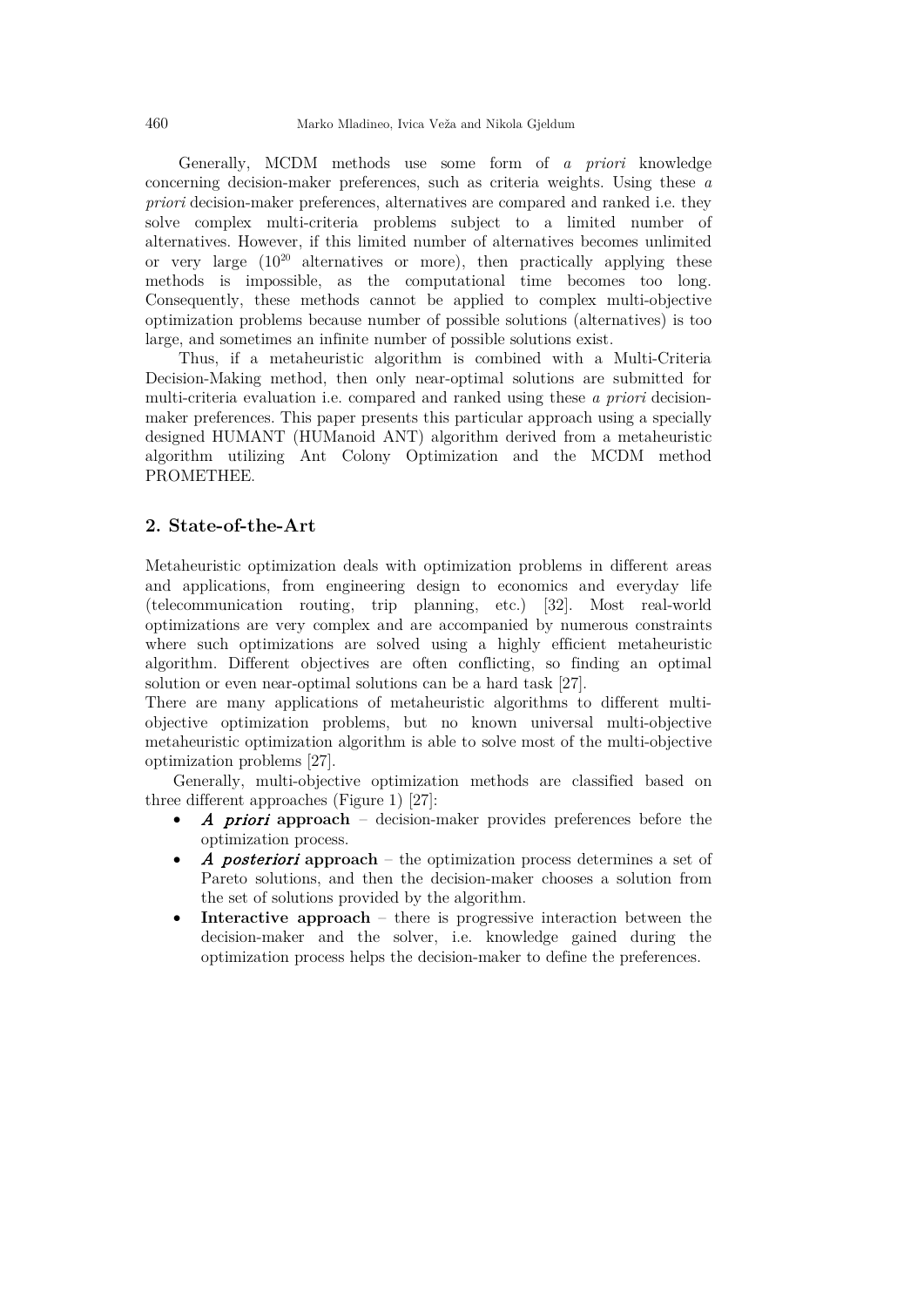

Figure 1: Classification of multi-objective optimization algorithms [\[27\]](#page-13-0)

There are evolutionary *a posteriori* approach multi-objective optimization algorithms with excellent results in solving problems with two or three criteria, such as: Non-dominated Sorting Genetic Algorithm II (NSGA-II) [\[4\],](#page-12-0) S Metric Selection Evolutionary Multiobjective Optimisation Algorithm (SMS-EMOA) [\[1\],](#page-12-1) Strength Pareto Evolutionary Algorithm 2 (SPEA2) [\[34\]](#page-14-1) and Scatter Tabu Search Procedure for Non-Linear Multiobjective Optimization (SSPMO) [\[19\].](#page-13-1) There are also some successful interactive approaches  $([5], [15],$  $([5], [15],$  $([5], [15],$  and  $[21]$ ) to multi-objective optimization.

However, in this paper the focus is on an *a priori* approach to multiobjective optimization, meaning that a particular single-objective metaheuristic algorithm is combined with a MCDM method, such as Multi Objective Ant Colony Optimization (MOACO) [\[8\]](#page-12-3) or Progressive Multi-Objective Optimization (PMOO) [\[24\].](#page-13-4)

Furthermore, when considering the *a priori* approach, any of the popular metaheuristic algorithms can be used for multi-objective optimization (Ant Colony Optimization (ACO) [\[4\],](#page-12-0) Cuckoo Search (CS) [\[31\],](#page-14-2) Firefly Algorithm (FA) [\[30\],](#page-14-3) Genetic Algorithm (GA) [\[11\],](#page-13-5) Particle Swarm Optimization (PSO) [\[13\]](#page-13-6) and Simulated Annealing (SA) [\[14\]\)](#page-13-7), but has to be combined with a MCDM method in the appropriate manner.

Multi-Criteria (Multi-Attribute or Multi-Objective) Decision-Making (MCDM) consists of selection of "best" alternative, comparison and ranking of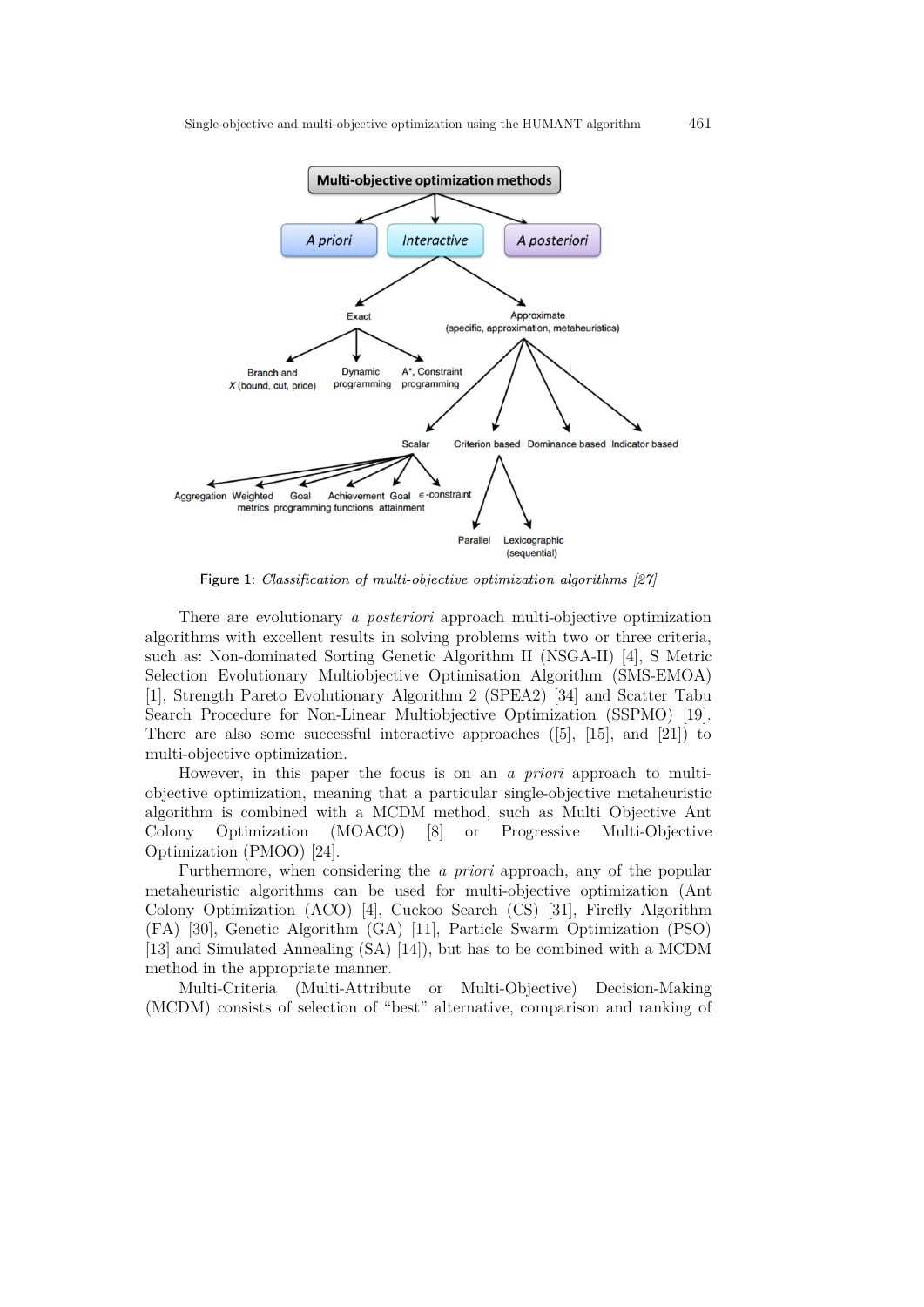alternatives, or comparison of alternatives with some referent points (sorting of alternatives). Generally, MCDM methods can be divided into following groups based on their characteristics: based on utility functions – MAUT [\[10\],](#page-13-8) outranking methods – AHP [\[23\],](#page-13-9) ELECTRE [\[22\],](#page-13-10) PROMETHEE [\[2\],](#page-12-4) TOPSIS [\[33\],](#page-14-4) and interactive methods – VIMDA [\[20\].](#page-13-11) The main disadvantage of all these MCDM methods is that their scope is Multi-Criteria problems with finite number of alternatives, usually 10-30 alternatives, and very rare more than 100. So, in combination with metaheuristic algorithm, a limited number of nearoptimal solutions found by metaheuristic algorithm should be submitted to some MCDM method. According to [\[3\],](#page-12-5) few papers describe methods with *a priori* approach in which the user's preferences are integrated into a multi-objective metaheuristic algorithm.

### **3. Methodology**

There is no single optimal solution to the multi-objective problem, but instead a set of solutions defined as the Pareto optimal solutions [\[27\].](#page-13-0) A solution is Pareto optimal if a given objective (criterion) cannot be improved without degrading other objectives (criteria). This set of solutions represents a compromise between different conflicting objectives (criteria). The main goal is to obtain the Pareto optimal set and, subsequently, the Pareto frontier. However, there can theoretically be a single solution to some combinatorial optimization problems. There is no best solution based on each criterion, but an overall best solution is based on decision-maker preferences, obtained using a MCDM method. Such approach is called the MCDM *a priori* approach to solving Multi-Objective optimization problems.

This *a priori* approach to Multi-Objective optimization combines the PROMETHEE method and Ant Colony Optimization (ACO) in a metaheuristic manner into a specialized single-objective and multi-objective metaheuristic algorithm to solve complex optimization problems.

#### **3.1. PROMETHEE method**

The PROMETHEE method is well accepted by decision-makers, because it is comprehensive and has the ability to present results using simple ranking [\[2\].](#page-12-4) The input for the PROMETHEE method is a matrix consisting of a set of potential alternatives (actions)  $A$ , where each  $a$  element of  $A$  has its  $f(a)$ representing evaluation of a criteria. Each evaluation  $f_i(a_i)$  must be a real number. The PROMETHEE I method ranks actions in partial pre-order, with the following dominance flows [\[2\],](#page-12-4) for leaving flow:

$$
\Phi^+(\alpha) = \frac{1}{n-1} \sum_{b \in A} \prod(\alpha, b) \tag{1}
$$

and for entering flow: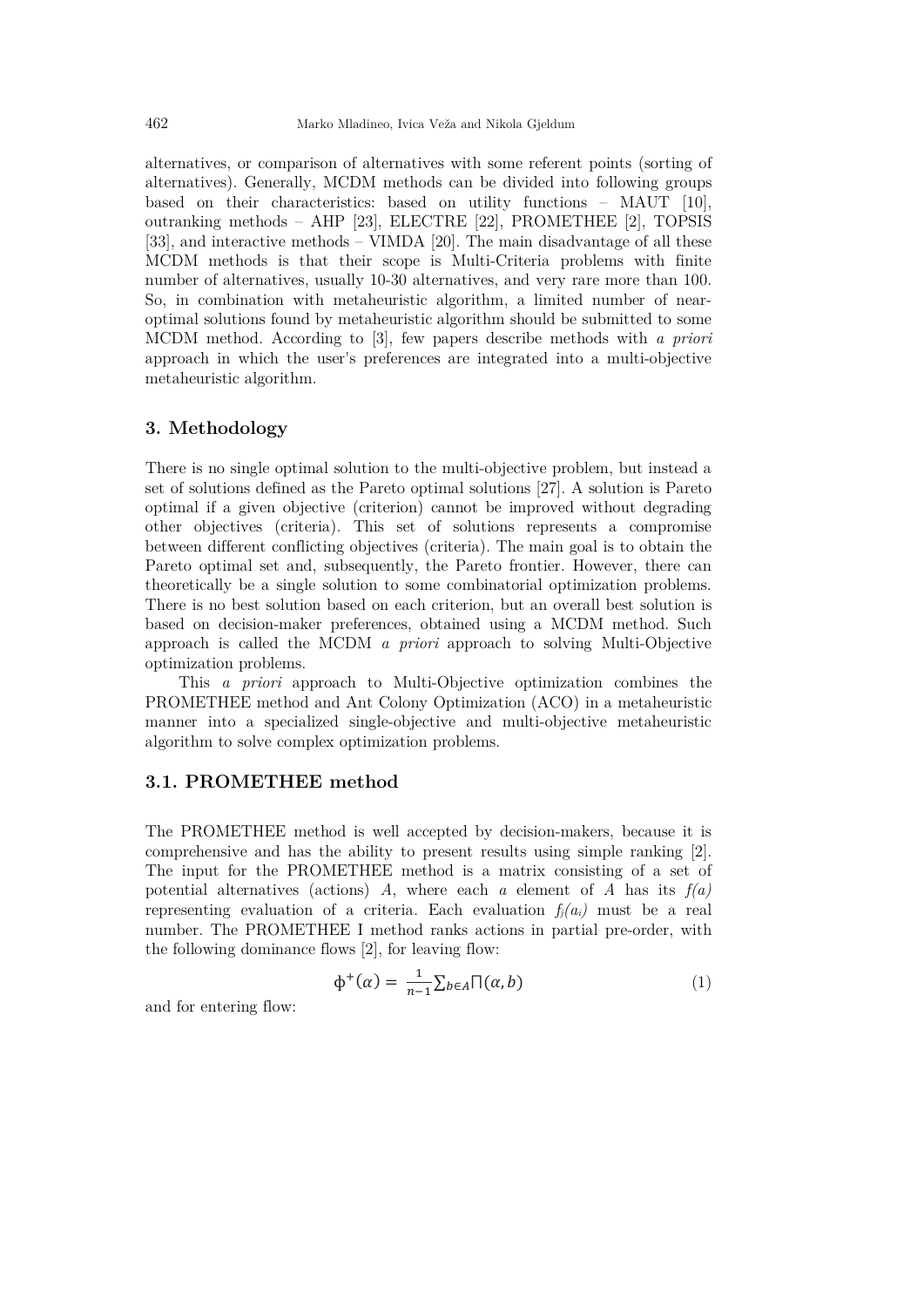Single-objective and multi-objective optimization using the HUMANT algorithm 463

$$
\Phi^+(\alpha) = \frac{1}{n-1} \sum_{b \in A} \prod(\alpha, b) \tag{2}
$$

where *a* represents action from a set of actions *A*, *n* is the number of actions and *Π* is the aggregated preference index defined for each pair of actions. A similar calculation is used to calculate entering flow. These two flows give a partial relation, and subsequently a net outranking flow is obtained using the PROMETHEE II method, which ranks the actions in total pre-order and calculates net flow. In terms of assessing priority, net outranking flow represents the synthetic parameter based on defined criteria and priorities among criteria. Usually, criteria are weighted using criteria weights  $w_i$  and the normal pondering technique.

### **3.2. Ant Colony Optimization**

Ant Colony Optimization (ACO) is a population-based metaheuristic algorithm [\[4\].](#page-12-0) It is based on a set of virtual agents called artificial ants. They search for solutions to a given optimization problem. However, the optimization problem must be presented as a mathematical graph, and the ants build solutions by moving across the graph and leaving a pheromone trail. The solution to the construction process is stochastic and is affected by a pheromone update system. Hence, the main algorithm procedures are construction of solutions by ants and a pheromone update.

The ant construct solution is derived by traversing the graph from node to node until all nodes are visited or some condition has been met, i.e. until the solution has been constructed. Every single node is chosen using a particular probabilistic rule, like the one from the Ant System [\[4\]:](#page-12-0)

$$
(p_{ij})_k = \frac{[\tau_{ij}(t)]^a \cdot [\eta_{ij}]^\beta}{\sum_k [\tau_{ik}(t)]^a \cdot [\eta_{ik}]^\beta}
$$
(3)

where  $p_{ii}$  represents the probability that ant *k* will move from node *i* to node *j*, and where  $\eta$  is the reciprocal weight of an edge connecting two nodes,  $\tau$  is the level of pheromone along the edge of connecting two nodes, *α* and *β* are algorithmic control parameters.

The pheromone level is updated after each iteration *n*, using rule [\[4\]:](#page-12-0)

$$
\tau_{ij}(t+n) = (1-\rho) \cdot \tau_{ij}(t) + \sum_{k=1}^{m} (\Delta \tau_{ij})_k \tag{4}
$$

where  $\tau_{ij}(t)$  represents the level of pheromone along an edge connecting nodes *i* and *j* at time *t*, and  $\rho$  represents the pheromone evaporation rate. Furthermore, the  $\Delta \tau_{ij}$  value depends on the quality of the solution [\[4\]:](#page-12-0)

$$
(\Delta \tau_{ij})_k = \frac{Q}{L_k} \tag{5}
$$

where  $L_k$  represents the solution found by ant  $k$  (e.g. total length) and  $Q$  is a constant parameter.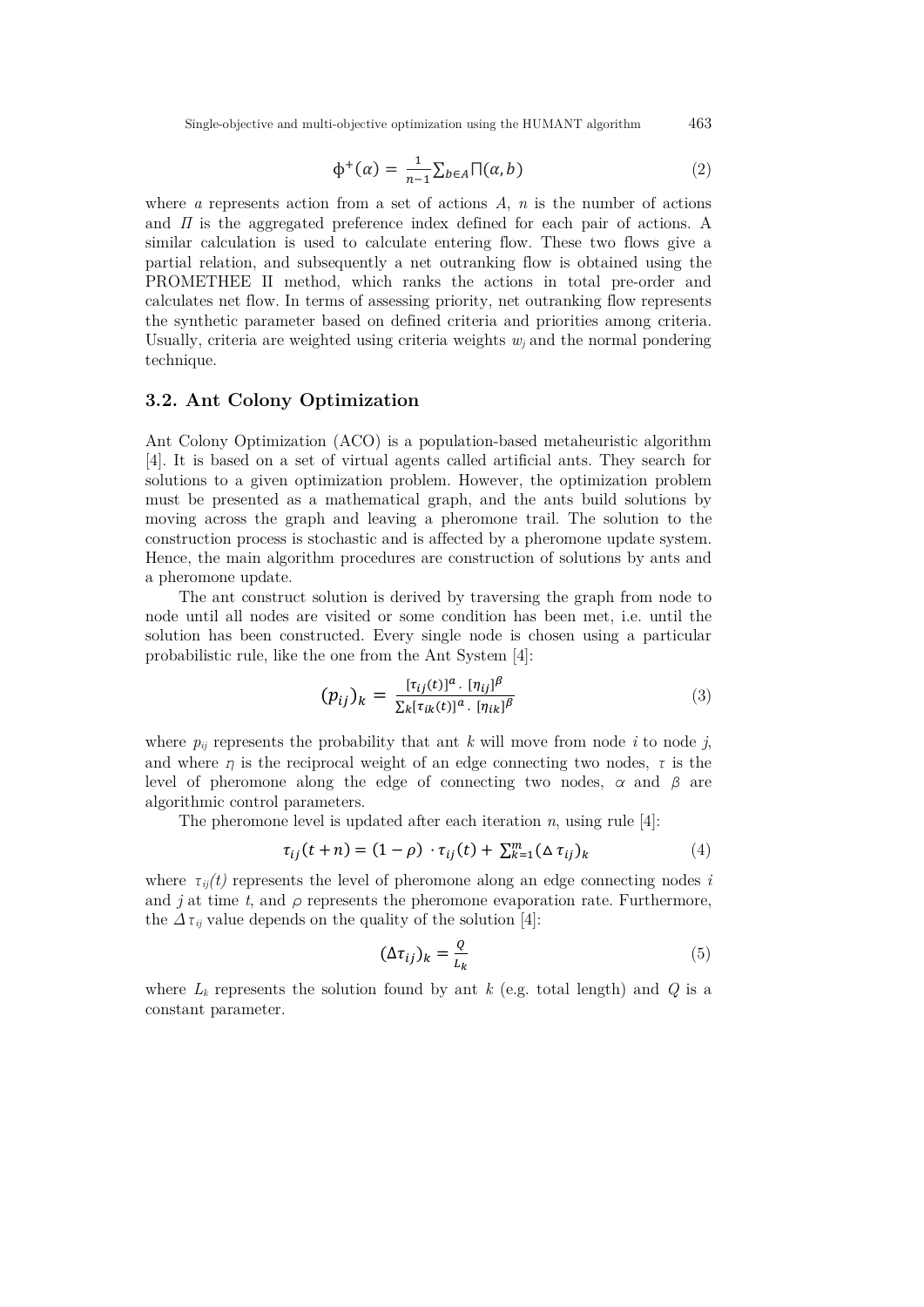Generally, at the beginning of a search, the pheromone level along each edge is set to a particular minimal value, and is increased over time along the edges connecting good solutions, evaporating on unvisited edges (bad solutions). Eventually, there is a convergence toward optimal or near-optimal solution [\[4\].](#page-12-0)

The convergence of ACO was proven when modified into the so-called MAX-MIN ant system (MMAS) [\[25\].](#page-13-12) It is different from the original ACO, in that it limits the pheromone level along the edges using parameters  $\tau_{min}$  and  $\tau_{max}$ , and initially the pheromone level along each edge is set to a maximal value ( $\tau_{max}$ ). Accordingly, MMAS exhibits a convergence based on the evaporation of bad solutions, instead of encouraging good solutions. It achieves better results than all other ACO algorithms for numerous optimization problems [\[25\].](#page-13-12)

# **3.3. Multi-Objective Ant Colony Optimization**

Since the first application of ACO to multi-objective optimization [\[12\],](#page-13-13) several approaches to Multi-Objective Ant Colony Optimization (MOACO) have been developed [\[9\]:](#page-12-6)

- **Evaluation of objectives**  the decision-maker preferences are known *a priori* [\[8\],](#page-12-3) hence the solutions can be scalarized, i.e. problem can be converted from multi-objective to single-objective [\[16\].](#page-13-14) This is the same approach as the generic *a priori* approach to multi-objective optimization.
- **One or several pheromone matrices** each objective is represented by its own pheromone matrix in order to retain as much information as possible on each criterion. Finally, scalarization must be carried out in order to compare solutions.
- **One or several colonies** this usually means that each colony constructs a solution only for a single objective. Finally, the Pareto-set of optimal solution is constructed. This is the same approach as the generic *a posteriori* approach to multi-objective optimization.
- **Different pheromone update approaches** some specific rules for pheromone updates are based on a set of ants or set of colonies.

As has been already mentioned, this paper uses the *a priori* approach to multiobjective optimization, hence objectives are evaluated and solutions scalarized using the MCDM method.

# **3.4. The HUMANT algorithm**

This paper presents an interesting approach to single-objective and multiobjective optimization based on the idea of combining Ant Colony Optimization and the multi-criteria PROMETHEE method for solving multi-objective optimization problems. This combination allows artificial ants to use multicriteria decision-making, which is actually a human attribute.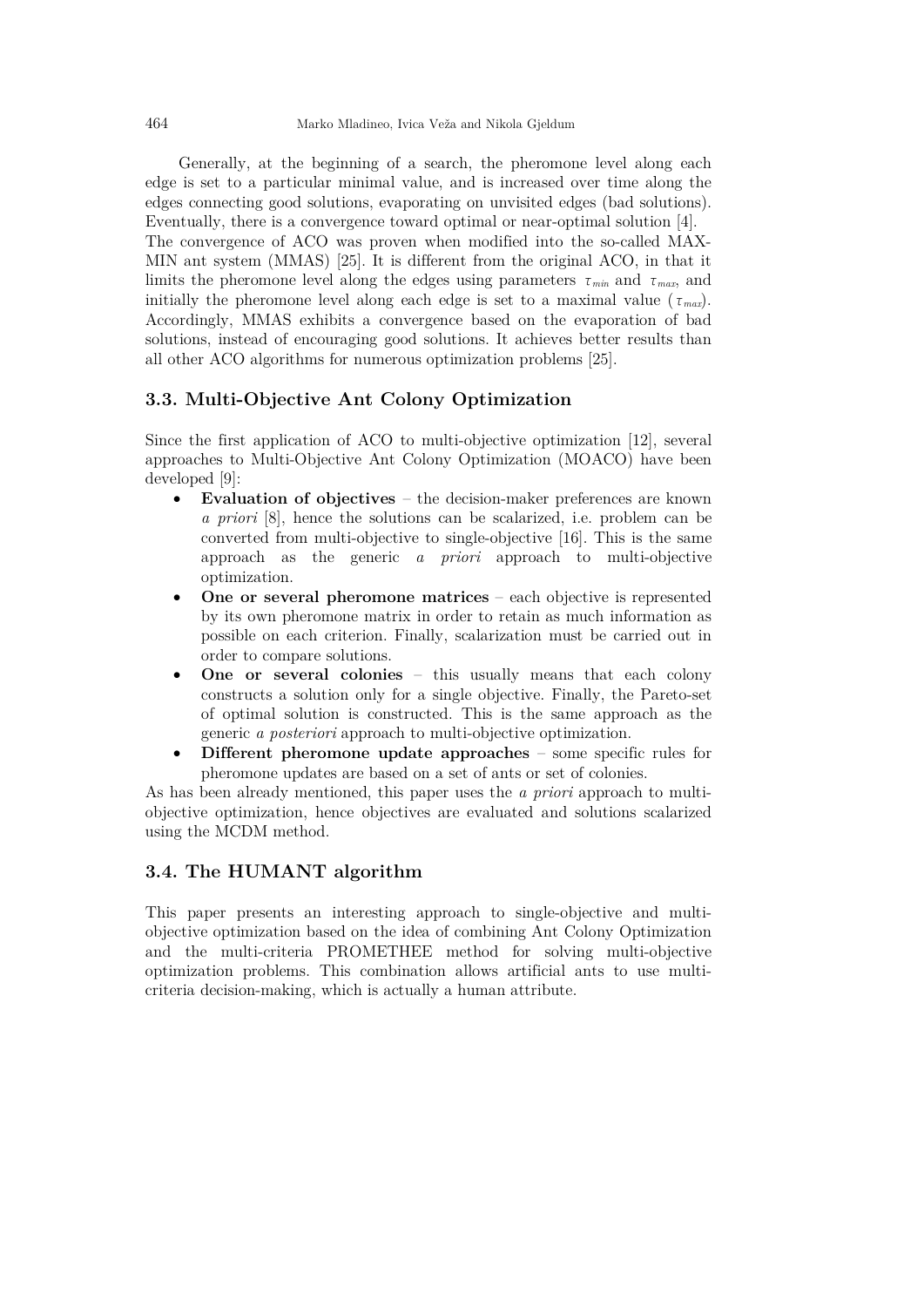

Figure 2: Idea and concept of HUMANT algorithm

Originally, the algorithm was designed to solve the multi-criteria Partner Selection Problem (PSP) and was called HUMANT (HUManoid ANT) algorithm [\[18\].](#page-13-15) The idea and concept behind the HUMANT algorithm is presented in Figure 2. To realise presented concept, it is necessary to change the ACO equation (3) for evaluation of nodes and solutions, and the equation (4) for pheromone update. The PROMETHEE method must be implemented here. Also, the probabilistic rule used to evaluate nodes is changed in the procedure of constructing solution from (3) into (6):

$$
p_{ij} = \frac{[\tau_{ij}(t)]^a \cdot [\phi'_{ij}]^{\beta}}{\sum_{k=1}^n [\tau_{ik}(t)]^a \cdot [\phi'_{ik}]^{\beta}}
$$
(6)

where  $\Phi'_{ij}$  represents the modified PROMETHEE II score for edge connecting nodes *i* and *j*. It is calculated using following equation:

$$
\Phi'_{ij} = \frac{\frac{1}{n-1} \sum_{k=1}^{n} (\prod(x_{ij}, x_{ik}) + (1 - \prod(x_{ik}, x_{ij}))}{2}
$$
(7)

where  $X_{ij}$  represents the weight of edge connecting nodes *i* and *j*.  $\Phi'_{ij}$  is the PROMETHEE II score modified to produce the output in [0, 1] interval instead in [-1, 1] interval.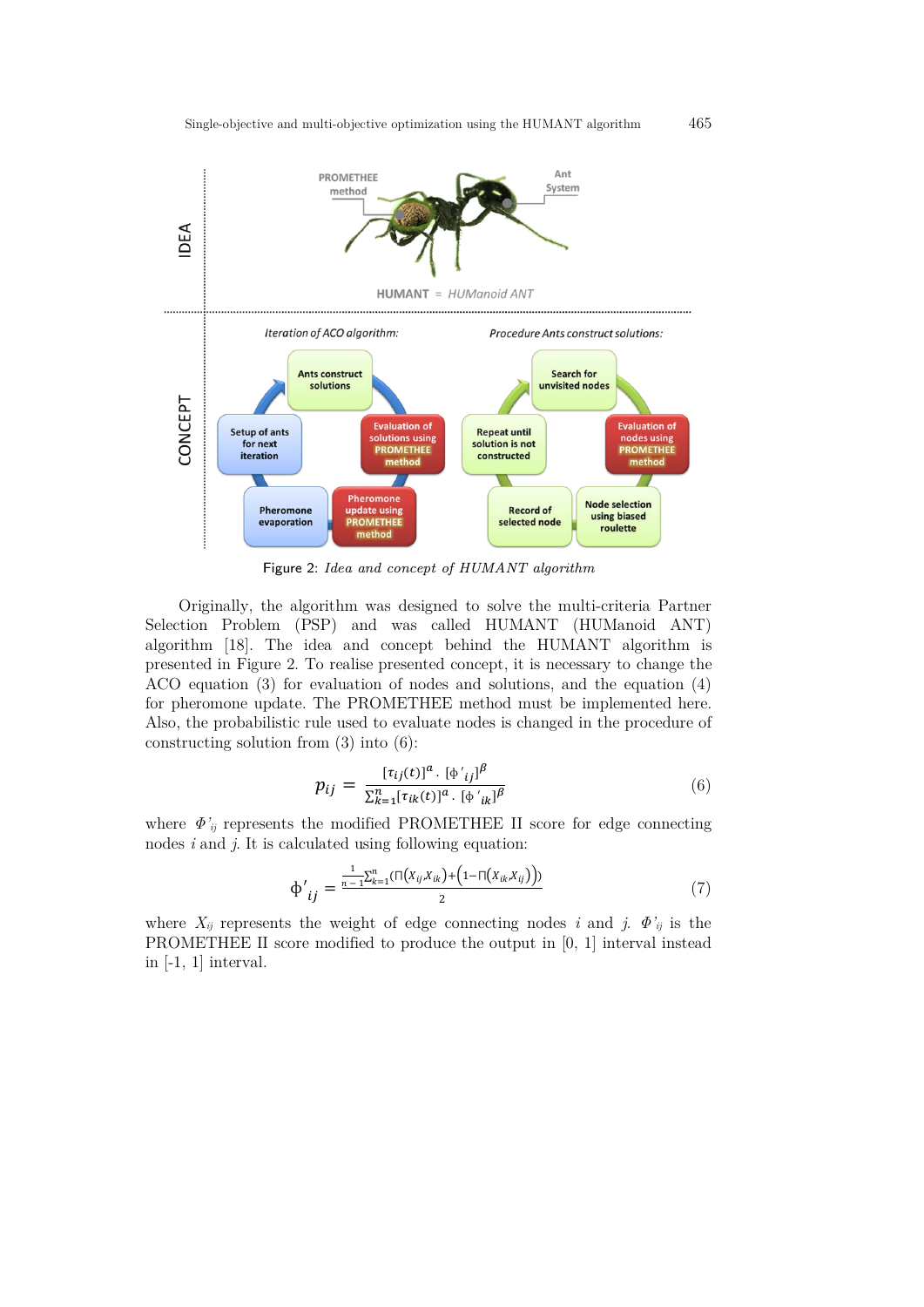The evaluation of solutions needed for the pheromone update process is carried out using the following equation:

$$
\Delta \tau_{ij} = 2\left(\phi'(x)\right) = 2\left(\frac{\Pi(x, s^{id}) + (1 - \Pi(s^{id}, x))}{2}\right) \tag{8}
$$

where  $x$  is the solution and  $s^{id}$  is the known optimal solution (for previously solved optimization problems). If the optimal solution is unknown, then the ideal solution is used. For instance, the ideal solution in the Shortest Path Problem (SPP) is the Euclidean distance between the origin and destination. In the Traveling Salesman Problem (TSP), the ideal solution is the sum of each row's minimal distance (or cost). Usually, this is not an achievable solution, i.e. it is better than the optimal solution.

Furthermore, the HUMANT algorithm was designed to use the MAX-MIN approach with pheromone trail limits set to  $\tau_{min} = 0$  and  $\tau_{max} = 1$ . If the constructed solution x is the same as the optimal (not ideal) solution  $s^{id}$ , then equation (8) will result in 1, i.e. the edges connecting the optimal solution will receive the maximal pheromone level. Hence, a convergence toward that solution is expected. If the optimal solution is unknown and the ideal solution is used, convergence will be a bit slower. A comparison of the HUMANT algorithm parameters and the MAX-MIN ant system parameters is shown in Table 1.

| Parameter description                        | MAX-MIN             | <b>HUMANT</b> |
|----------------------------------------------|---------------------|---------------|
|                                              | ant system          | algorithm     |
| Importance of pheromone trail along the edge | $\alpha$            | α             |
| Importance of weight (cost) of edge          |                     |               |
| Maximal level of pheromone trail             | $\tau_{max}$        | $\tau_{max}$  |
| Minimal level of pheromone trail             | $\tau_{\text{min}}$ | $\tau_{min}$  |
| Pheromone evaporation rate                   |                     | ρ             |
| Ideal solution                               |                     | $s^{id}$      |

Table 1: Comparing the HUMANT algorithm parameters and the MAX-MIN ant system parameters.

Parameter *β* from equation (6) is missing in Table 1 due to the rule in the HUMANT algorithm rule:

$$
\beta = n \tag{9}
$$

where *n* represents the total number of evaluated nodes. This rule solves the problem associated with a non-dominating solution posed by PROMETHEE II methods, which occurs due to a large number of alternatives (more then 25-30 alternatives). One of the mandatory characteristics of the ACO is that one or few best alternatives are dominating in comparison with others. Controlling the importance of weight (cost) of edge is incorporated into the HUMANT algorithm using parameter  $\gamma$ . To simplify PROMETHEE II calculations, only a linear preference function is used, and parameter *γ* controls the linear preference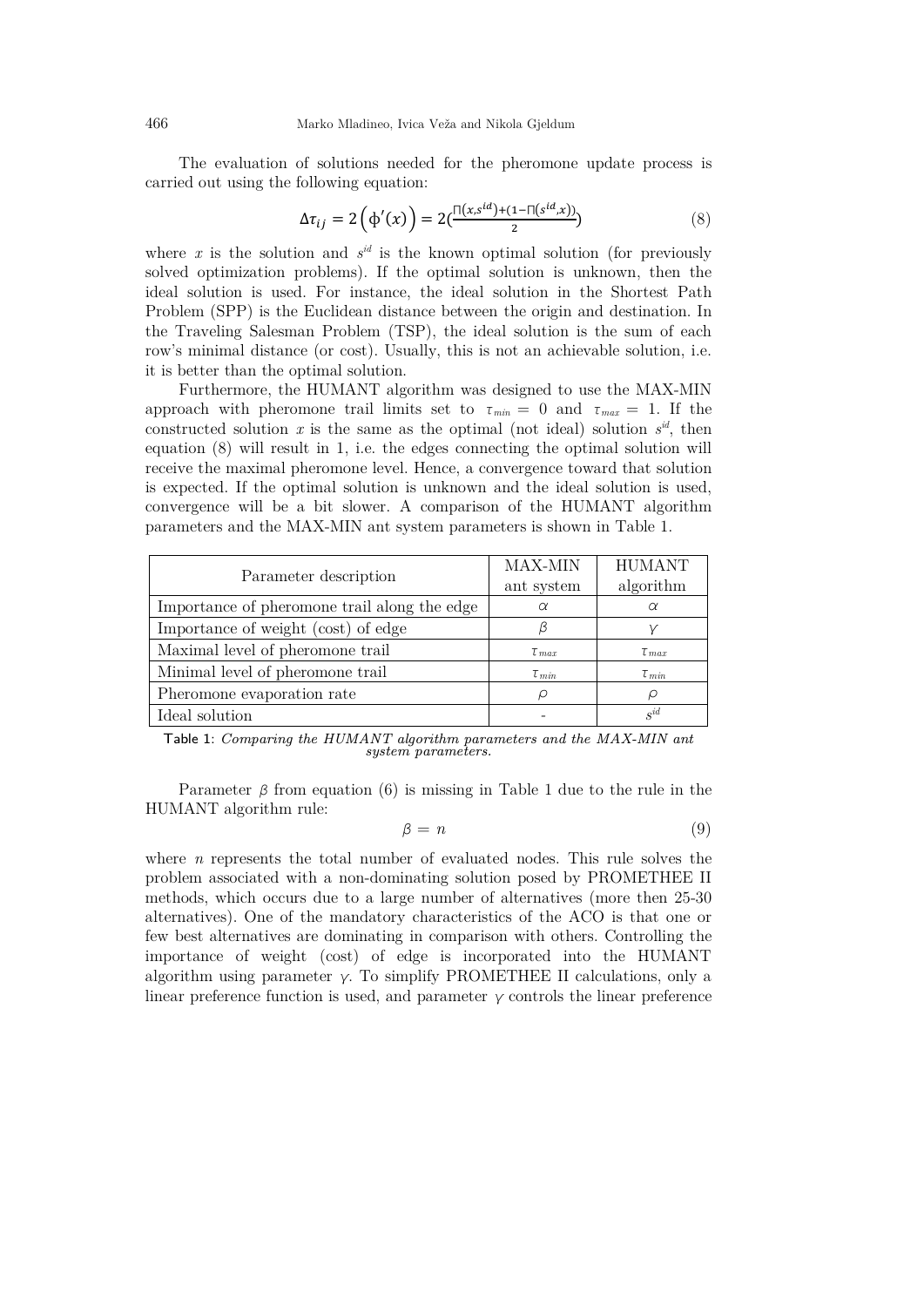function parameters. The preference threshold *p* for the linear preference function is calculated using the following:

$$
p = p_a \cdot \Upsilon \tag{10}
$$

where  $p_a$  represents the automatically calculated linear preference threshold. Further, the indifference threshold *q* is calculated using the following:

$$
q = \frac{q_a}{\gamma} \tag{11}
$$

where  $q_a$  represents the automatically calculated linear indifference threshold. Automatic calculation of the parameters  $p_a$  and  $q_a$  means that  $q_a$  is a standard deviation of a set of mutual differences between actions, and *pa* is *qa* plus the average value of mutual differences between actions.

To conclude, the HUMANT algorithm is the MOACO algorithm with a MAX-MIN strategy, the global best ant pheromone update strategy, and a scalarization approach using simplified PROMETHEE II methods (i.e. using only the linear preference function where its parameters are automatically calculated). It was designed to incorporate a small number of parameters and uses fast calculation times. It can be applied to single-criteria and multi-criteria optimization problems.

Importantly, a similar approach was used to combine ACO and the PROMETHEE method by Eppe et al. [\[7\].](#page-12-7) However, they only presented a theoretical way of doing without experimental tests and practical algorithms. Their pheromone update strategy differs in the way that it does not include the problem of non-dominating solution of PROMETHEE II methods nor a solution to the problematic interval results of the PROMETHEE II method, i.e. the [-1, 1] interval.

# **4. Results**

### **4.1. HUMANT algorithm and single-objective optimization**

Traditionally, the Traveling Salesman Problem (TSP) was chosen to test experimentally the HUMANT algorithm for single-objective optimization problems. Problem instances *att48*, *eil51*, *kroA100* from TSPLIB were used and the HUMANT algorithm and its parameters were tested. A best combination of algorithm parameters was obtained:  $\alpha = 1$ ,  $\gamma = 1$ ,  $\rho = 0.4$ ,  $\tau_{min} = 0$  and  $\tau_{max} =$ 1 The algorithm was run 30 times with 500 iterations for each instance. The algorithm was written in *MATLAB* and tests were carried out using a 2.80 GHz CPU. The average run-time of 500 iterations for a 48-cities problem (*att48*) was 703 seconds. Code parallelization was not used.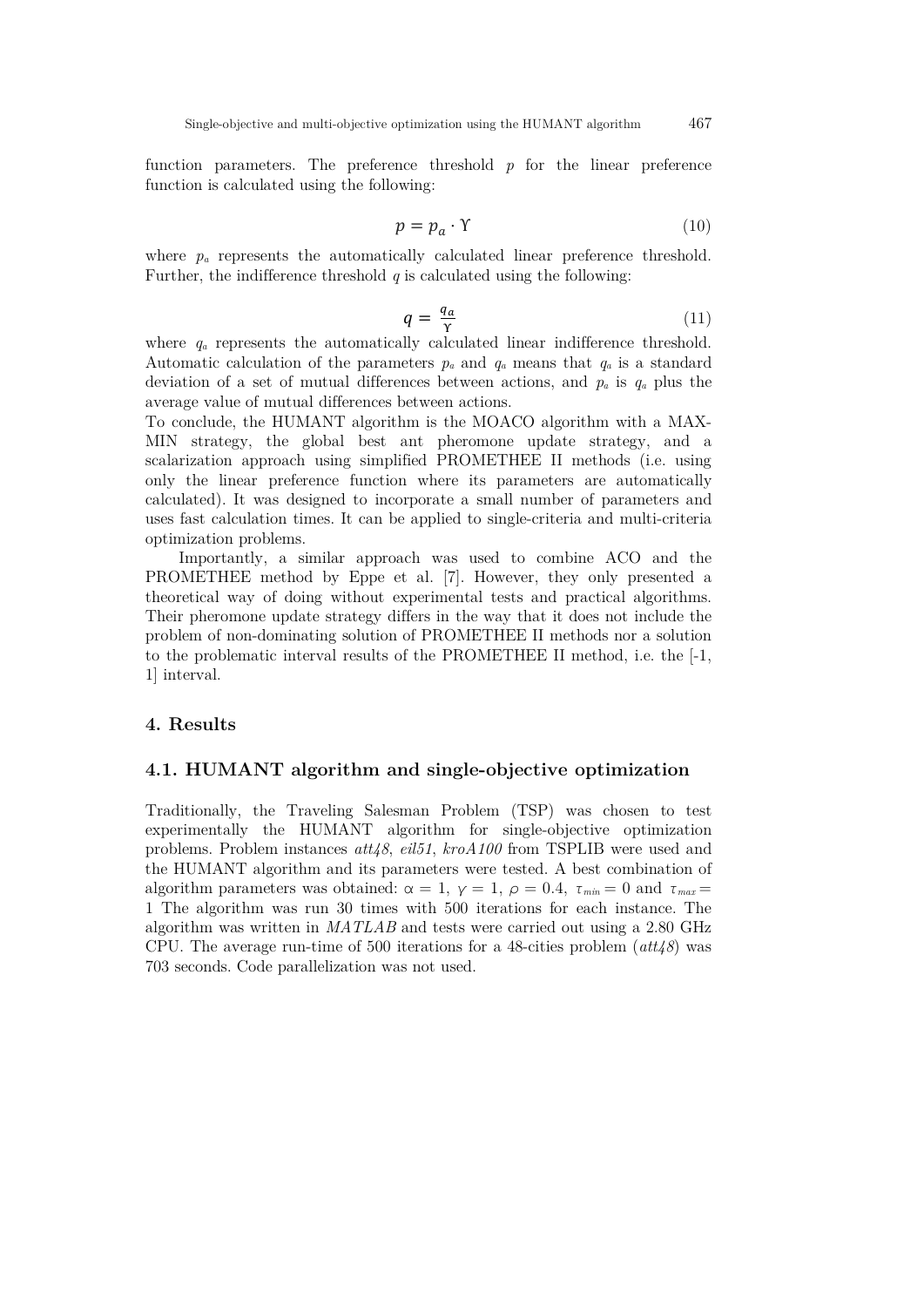| Problem instance             | <b>HUMANT</b><br>algorithm | <b>MAX-MIN</b><br>Ant System<br>(MMAS) | Ant Colony<br>System<br>(ACS) | Ant System<br>(AS) |
|------------------------------|----------------------------|----------------------------------------|-------------------------------|--------------------|
| 48-cities problem<br>(att48) | 10662<br>$(0.32\%)$        |                                        |                               |                    |
| 51-cities problem            | 455.1                      | 427.6                                  | 428.1                         | 437.3              |
| $\ell$ <i>eil</i> $51)$      | (6.83%)                    | $(0.38\%)$                             | $(0.49\%)$                    | $(2.65\%)$         |
| 100-cities problem           | 21358.3                    | 21320.3                                | 21420.0                       | 22471.4            |
| (kroA100)                    | $(0.36\%)$                 | $(0.18\%)$                             | $(0.65\%)$                    | $(5.59\%)$         |

The average result and average deviation from the optimum were compared with other ACO algorithms (Table 2). The results of other ACO algorithms are taken from [\[25\].](#page-13-12)

Table 2: A comparison of the HUMANT algorithm with other ACO algorithms with the aim of solving the Traveling Salesman Problem.

Table 2 is proof of a concept for the HUMANT algorithm, because the results are acceptable and interesting enough, that the HUMANT algorithm when applied to the 100-cities problem is better than the Ant Colony System or the original Ant System. The HUMANT algorithm had the worst performance for the 51-cities problem, because the problem instance *eil51* is a TSP problem incorporating numerous local optima where the HUMANT algorithm exhibits a very strong convergence.

# **4.2. The HUMANT algorithm and a multi-objective approach to single-objective optimization**

The Shortest Path Problem (SPP) was chosen to test experimentally the ability of the HUMANT algorithm to use a multi-objective approach to the singleobjective optimization problem. The main aim of the SPP is to find shortest path between two nodes on a graph that represents a road network or something similar. It is not an NP-hard problem but there are known heuristic algorithms that can solve it, like Dijkstra's algorithm or its modified version, which incorporates certain constraints, and is called the A-star algorithm. However, if no constraints are used, the algorithm explores all edges or most of the edges of a graph. An algorithm that can find the shortest path without using constraints and explore only the nodes closest to the origin and destination nodes would be intelligent and efficient. However, such an algorithm can be designed only if a multi-objective approach is used. In solving the SPP, additional criteria (objectives) for identifying a solution could possibly be a deviation from of the Euclidean distance between the origin and destination. This is a bi-criteria approach to the SPP (Figure 3).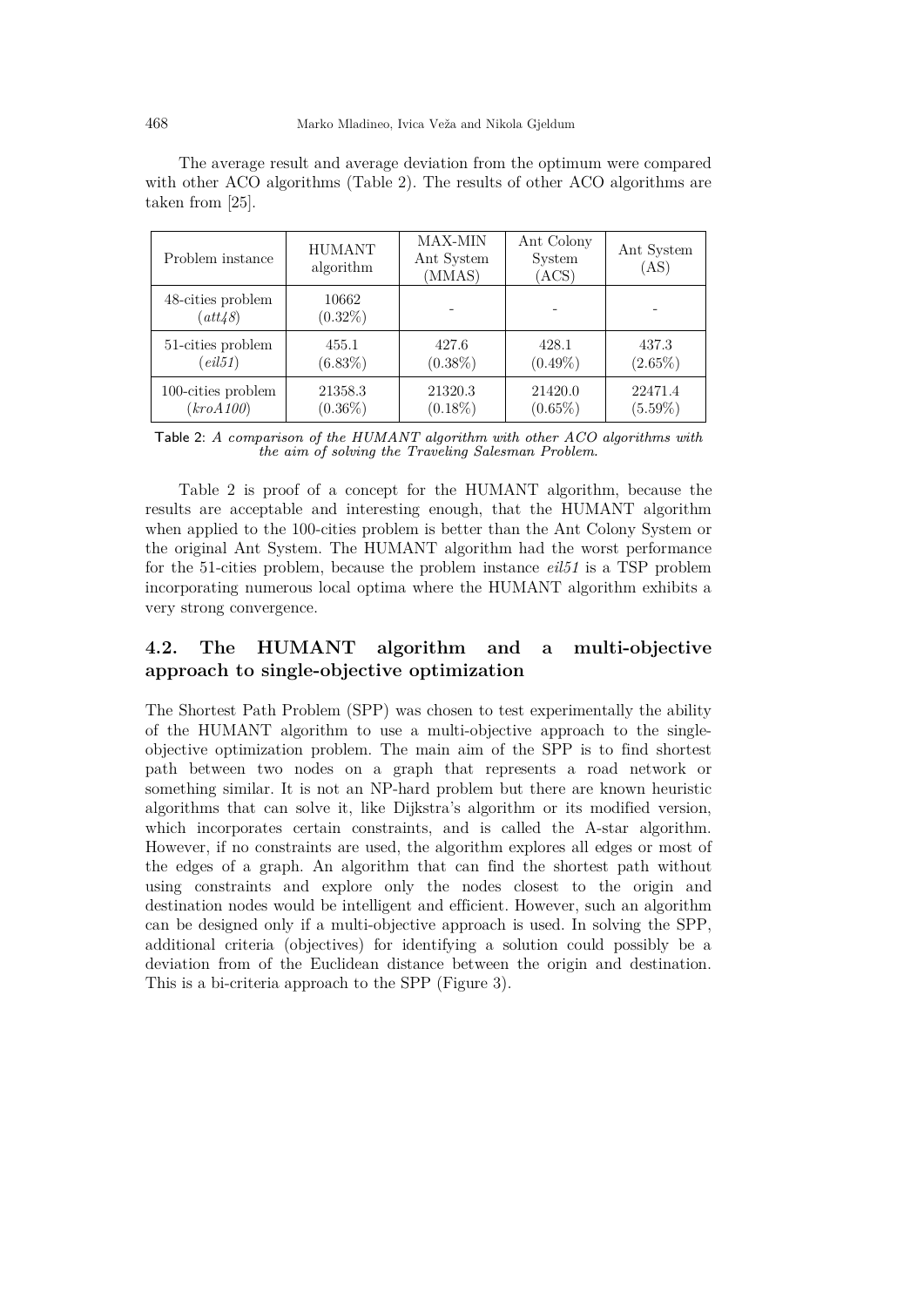

Figure 3: Multi-objective (bi-criteria) approach to the Shortest Path Problem



Figure 4: A comparison of the performance of Dijkstra's, ACO and the HUMANT algorithm in solving the Shortest Path Problem

In using a multi-objective approach to solving the single-objective SPP, the HUMANT algorithm was much more intelligent and efficient than the usual Dijsktra's algorithm and the ACO, as is shown in Figure 4.

### **4.3. The HUMANT algorithm and multi-objective optimization**

The Partner Selection Problem (PSP) was chosen to test experimentally the HUMANT algorithm for multi-objective optimization problems. The aim of the PSP is to select an optimal partner (enterprise) for each activity (technological process) that is part of a project or (manufacturing/ production) process. However, criteria for partner selection can be multiple: manufacturing cost [\[16\],](#page-13-14) transportation cost [\[29\],](#page-14-5) quality [\[17\]](#page-13-16) or the business success of an enterprise [\[26\],](#page-13-17) manufacturing time, etc.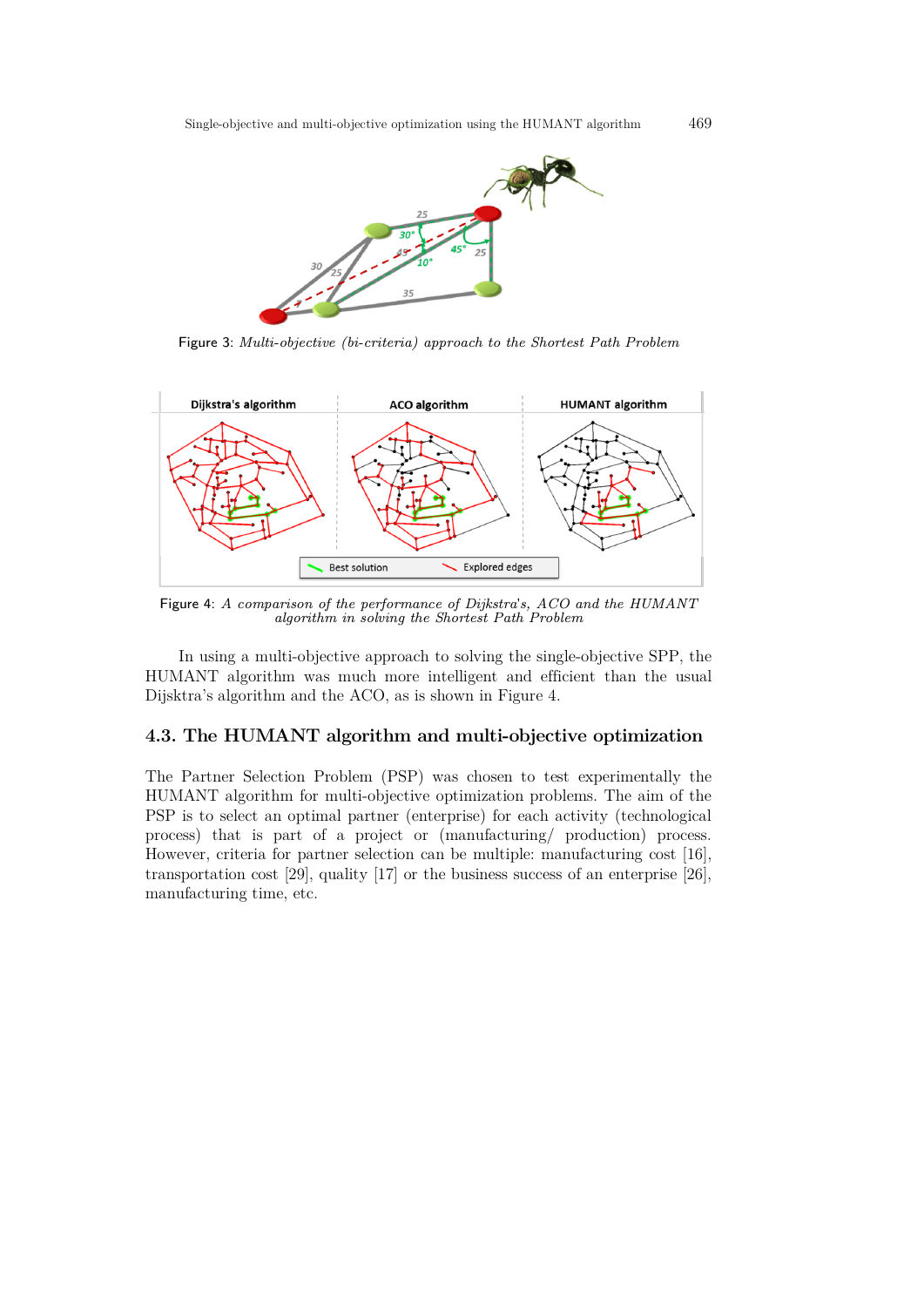

Figure 5: An optimal solution to the PSP instance, with  $\lambda$  activities (technological processes) and 10 partners (enterprises), found by the HUMANT algorithm

For the problem taken from [\[28\],](#page-13-18) the criteria are: manufacturing cost, transportation distances and manufacturing quality determined by the quality score of an enterprise. It is a PSP with 4 activities (technological processes) and 10 partners (enterprises) in total. The following parameters were used to solve this problem:  $\alpha = 1$ ,  $\gamma = 1$ ,  $\rho = 0.4$ ,  $\tau_{min} = 0$ ,  $\tau_{max} = 1$ ,  $w_{cost} = 0.15$ ,  $w_{transport} = 1$ 0.4 and  $w_{quality} = 0.45$ . the HUMANT algorithm was run 30 times with 500 iterations each time it found an optimal solution to the problem: combination of enterprises [8, 7, 3, 3], resulting in costs of  $\in$  113,000, a 64% quality score, and 48 km of transport distance. According to [\[28\],](#page-13-18) this is an optimal solution to this PSP instance (Figure 5).

Additional PSP instances were successfully solved using the HUMANT algorithm: a PSP instance from [\[16\]](#page-13-14) and a PSP instance from [\[29\].](#page-14-5) This proved that the HUMANT algorithm can solve multi-objective optimization problems. Moreover, as already mentioned, the HUMANT algorithm was originally designed to solve these kinds of problems, i.e. multi-criteria PSP.

# **5. Conclusion**

In this paper, a new metaheuristic algorithm for single-objective and multiobjective optimization is presented: namely, the HUMANT (HUManoid ANT) algorithm. It is designed as a multi-objective optimization algorithm with an *a priori* approach, i.e. a combination of the metaheuristic algorithm for Ant Colony Optimization (ACO) and the multi-criteria decision-making method, PROMETHEE. Originally, it was designed to solve the multi-criteria Partner Selection Problem (PSP). This paper proves the concept of the HUMANT algorithm. Furthermore, it has presented how the HUMANT algorithm could be successful in solving different instances of the Traveling Salesman Problem (TSP). In solving TSP instances, on a 100-city problem provides even better results than the original ACO and AS. In addition, using the multi-criteria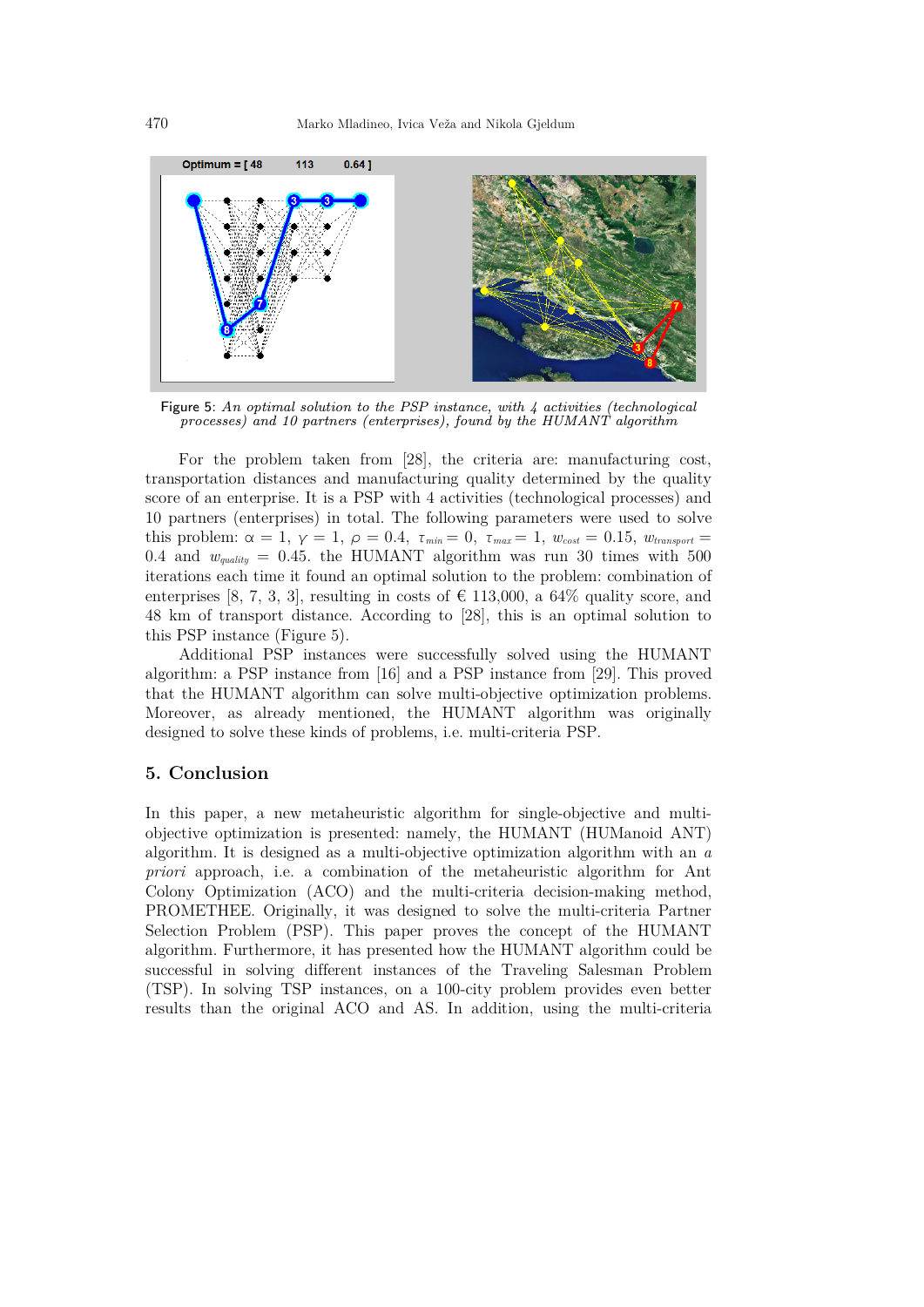approach for single-objective optimization, the HUMANT algorithm can become more intelligent and more efficient as demonstrated in solving the singleobjective Shortest Path Problem (SPP). Finally, it is shown that HUMANT algorithm is able to solve a multi-criteria PSP instance with three objectives. However, additional research is needed to test the HUMANT algorithm on more TSP, SPP and PSP instances, and different multi-objective optimization problems, such as the Multi-Objective SPP, Multi-Objective Job Shop Scheduling problem, and the like. Finally, further research should cover differences between single-objective optimization (and multi-objective approach to single-objective optimization) with the multi-objective optimization highlighted.

### **Acknowledgement**

This work has been fully supported by the Croatian Science Foundation under project 1353 Innovative Smart Enterprise (INSENT).

# **References**

- <span id="page-12-1"></span>[1] Beume, N., Naujoks, N. and Emmerich, M. (2007). SMS-EMOA: Multiobjective selection based on dominated hypervolume. European Journal of Operational Research, 181(3), 1653–1669. doi:10.1016/j.ejor.2006.08.008
- <span id="page-12-4"></span>[2] Brans, J. P., Mareschal, B. and Vincke, P. H. (1984). PROMETHEE - a new family of outranking methods in multicriteria analysis. Operational Research IFORS 84, Amsetrdam.
- <span id="page-12-5"></span>[3] Coello, C. A. C., Lamont, G. B. and Van Veldhuizen, D. A. (2007). Evolutionary Algorithms for Solving Multi-Objective Problems. New York: Springer.
- <span id="page-12-0"></span>[4] Deb, K., Pratap, A., Agarwal, S. and Meyarivan, T. (2002). A fast and elitist multiobjective genetic algorithm: NSGA-II. IEEE Transactions on Evolutionary Computation, 6(2), 182–197. doi:10.1109/4235.996017.
- <span id="page-12-2"></span>[5] Deb, K. and Kumar, A. (2007). Interactive evolutionary multi-objective optimization and decision-making using reference direction method. Proceedings of the 9th annual conference on Genetic and evolutionary computation GECCO '07, 781–788.
- [6] Dorigo, M., Maniezzo, V. and Colorni, A. (1996). The Ant System: Optimization by a colony of cooperating agents. IEEE Transactions on Systems, Man, and Cybernetics - Part B, 26, 29–41. doi:10.1109/3477.484436.
- <span id="page-12-7"></span>[7] Eppe, S. (2009). Application of the Ant Colony Optimization Metaheuristic to multi-objective optimization problems. Technical report – ULB, Bruxelles.
- <span id="page-12-3"></span>[8] Eppe, S. (2009). Integrating the decision maker's preferences into Multi Objective Ant Colony Optimization. Proceedings of the 2nd Doctoral Symposium on Engineering Stochastic Local Search Algorithms – SLS 2009, Bruxelles.
- <span id="page-12-6"></span>[9] Eppe, S. and De Smet, Y. (2014). Approximating PROMETHEE II's net flow scores by piecewise linear value functions. European Journal of Operational Research, 233(3), 651–659. doi:10.1016/j.ejor.2013.08.043.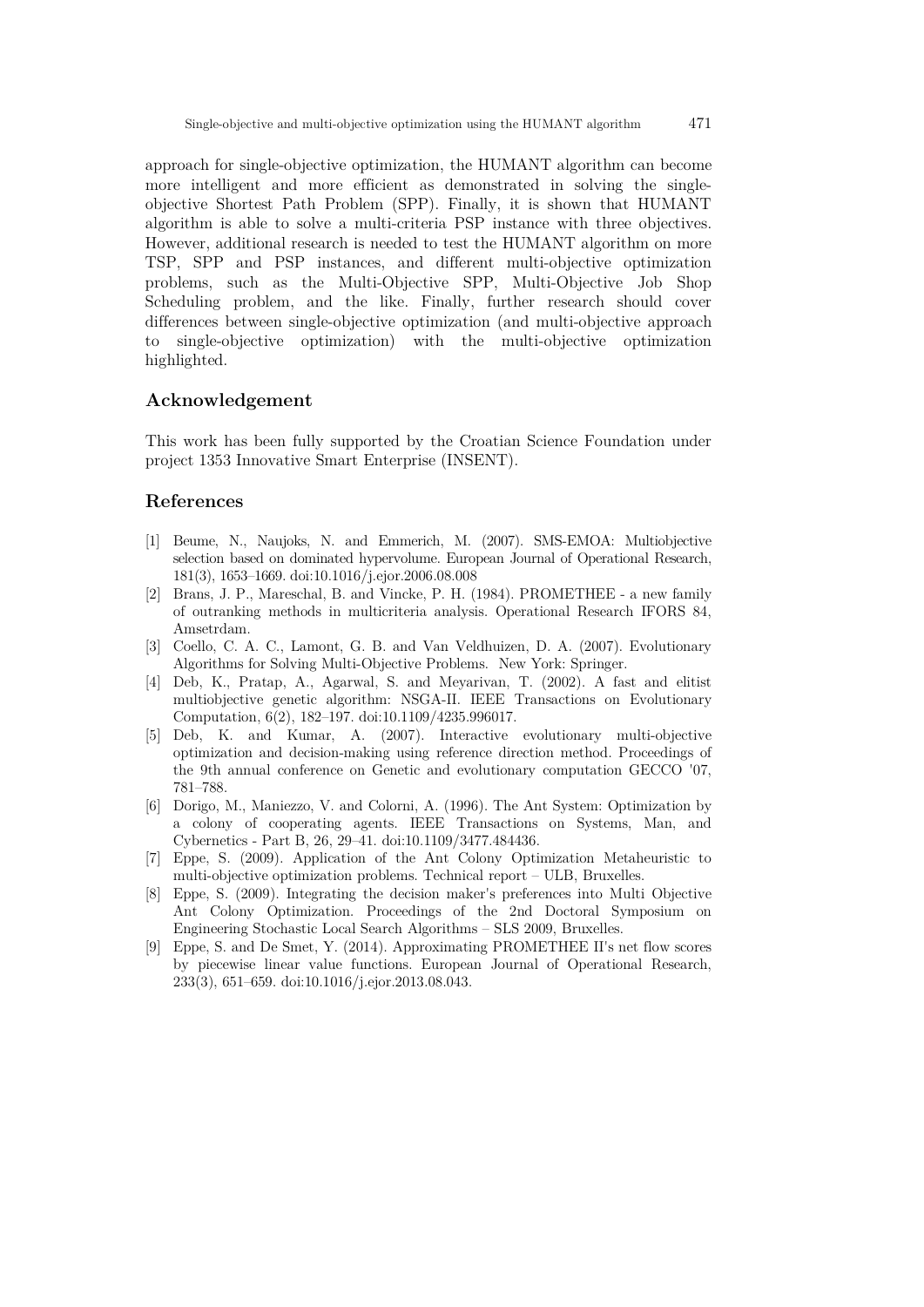- <span id="page-13-8"></span>[10] Farquhar, P. H. (1977). A survey of multiattribute utility theory and applications. Multiple Criteria Decision Making - TIMS Studies in the Management Sciences, 6, 59–90.
- <span id="page-13-5"></span>[11] Holland, J. (1975). Adaptation in Natural and Artificial Systems. Ann Arbor: University of Michigan Press.
- <span id="page-13-13"></span>[12] Iredi, S., Merkle, D. and Middendorf, M. (1993). Bi-criterion optimization with multi colony ant algorithms. Computer Science, 359–372. doi:10.1007/3-540-44719- 9\_25.
- <span id="page-13-6"></span>[13] Kennedy, J. and Eberhart, R. C. (1995). Particle swarm optimization. Proceedings of IEEE International Conference on Neural Networks, 1942-1948.
- <span id="page-13-7"></span>[14] Kirkpatrick, S., Gelatt, C. D. and Vecchi, M. P. (1983). Optimization by simulated annealing, Science, 220, 671–680.
- <span id="page-13-2"></span>[15] Luque, M., Caballero, R., Molina, J. and Ruiz, F. (2007). Equivalent information for multiobjective interactive procedures. Management Science, 53, 125-134. doi:10.1287/mnsc.1060.0595.
- <span id="page-13-14"></span>[16] Mladineo, M., Veža, I. and Corkalo, A. (2011). Optimization of the selection of competence cells in regional production network. Technical Gazette, 18, 581–588.
- <span id="page-13-16"></span>[17] Mladineo, M. and Veža, I. (2013). Ranking enterprises in terms of competences inside regional production network. Croatian Operational Research Review (CRORR), 4, 65–75.
- <span id="page-13-15"></span>[18] Mladineo, M. (2014). Phenomenological approach to the design of production networks. Ph.D. Thesis, University of Split, Split.
- <span id="page-13-1"></span>[19] Molina. J., Laguna, L., Marti, R. and Caballero, R. (2007) SSPMO: A Scatter tabu search procedure for non-linear multiobjective optimization. INFORMS Journal on Computing, 19, 91–100. doi:10.1287/ijoc.1050.0149.
- <span id="page-13-11"></span>[20] Olson, D. L. (1996). Decision Aids for Selection Problems. New York: Springer.
- <span id="page-13-3"></span>[21] Phelps, S. and Koksalan M. (2003). An interactive evolutionary metaheuristic for multiobjective combinatorial optimization. Management Science, 49(12), 1726–1738. doi:10.1287/mnsc.49.12.1726.25117.
- <span id="page-13-10"></span>[22] Roy, B. (1968). Classement et choix en présence de points de vue multiples (la méthode ELECTRE). (Ranking and choice in the presence of multiple points of view (the method ELECTRE). La Revue d'Informatique et de Recherche Opérationelle (The Journal of Computer Science and Operations Research) (RIRO), 8, 57–75.
- <span id="page-13-9"></span>[23] Saaty, T. L. (1980). The Analytic Hierarchy Process: Planning, Priority Setting, Resource Allocation. New York: McGraw Hill.
- <span id="page-13-4"></span>[24] Sörensen, K. and Springael, J. (2014). Progressive multi-objective optimization. International Journal of Information Technology and Decision Making, 13, 917–936. doi:10.1142/s0219622014500308.
- <span id="page-13-12"></span>[25] Stützle, T. and Hoos, H. H. (2000). MAX-MIN Ant System. Future Generation Computer Systems, 16, 889–914.
- <span id="page-13-17"></span>[26] Tadic, I. and Marasovic, B. (2013). Application of multicriteria decision making through financial, human resources and business process aspect in verification of companies' success. Croatian Operational Research Review (CRORR), 4, 270–282.
- <span id="page-13-0"></span>[27] Talbi, E. G. (2009). Metaheuristics – From Design to Implementation. New York: John Wiley & Sons.
- <span id="page-13-18"></span>[28] Veža, I. and Mladineo, M. (2013). Sustainability through production networks. Management and Production Engineering Review, 4(4), 33–39. doi:10.2478/mper-2013-0035.